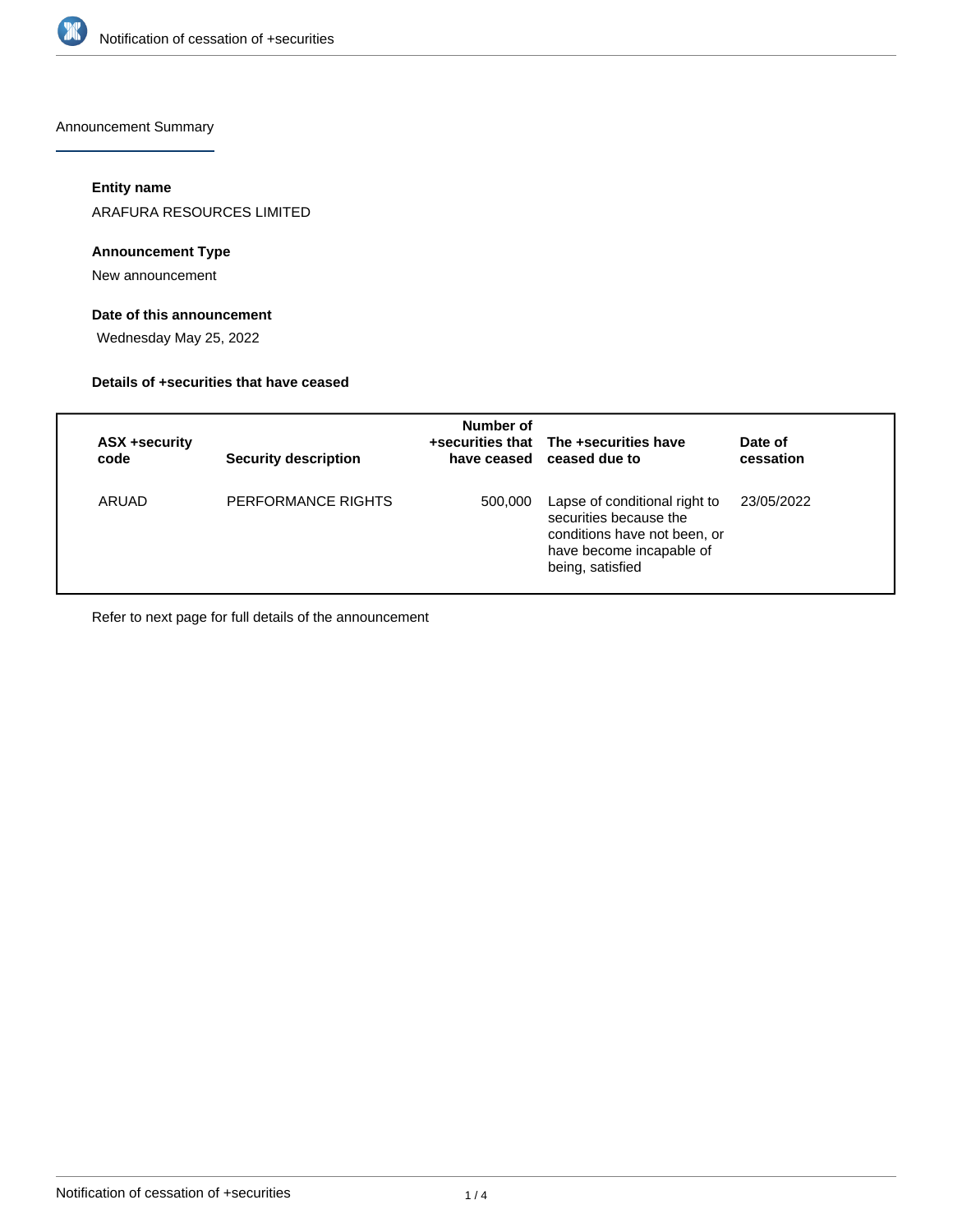

Part 1 - Announcement Details

# **1.1 Name of +Entity**

ARAFURA RESOURCES LIMITED

We (the entity named above) provide the following information about our issued capital.

**1.2 Registered Number Type** ABN

**Registration Number** 22080933455

**1.3 ASX issuer code** ARU

**1.4 The announcement is** New announcement

# **1.5 Date of this announcement**

25/5/2022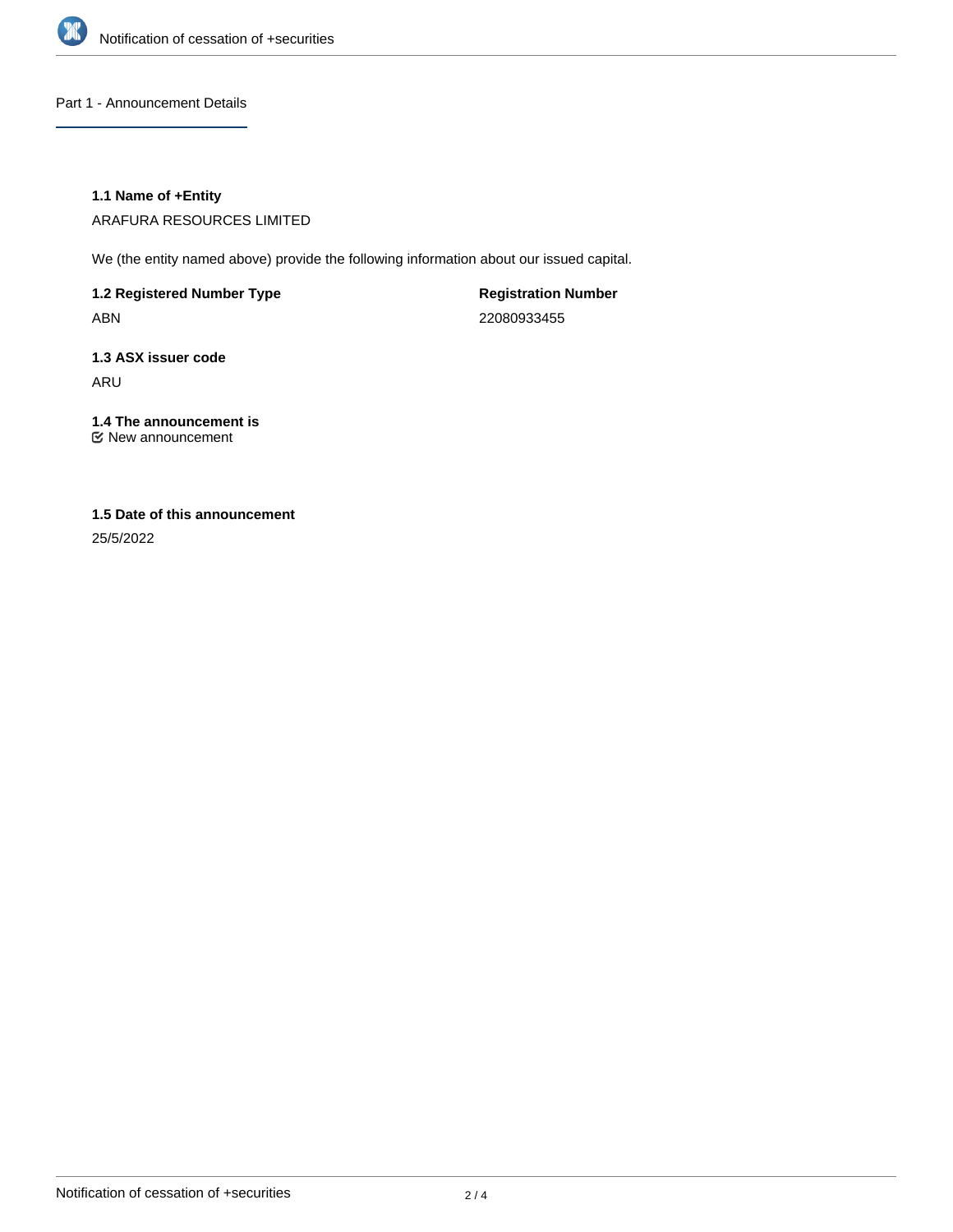

#### Part 2 - Details of +equity securities or +debt securities that have ceased

# **ASX +Security Code and Description**

ARUAD : PERFORMANCE RIGHTS

# **Unquoted +equity securities that have ceased**

**Number of securities that have ceased**

500,000

#### **Reason for cessation**

Lapse of conditional right to securities because the conditions have not been, or have become incapable of being, satisfied

**Is the entity paying any consideration for the cessation?** No

23/5/2022

**Any other information the entity wishes to notify to ASX about the cessation?**